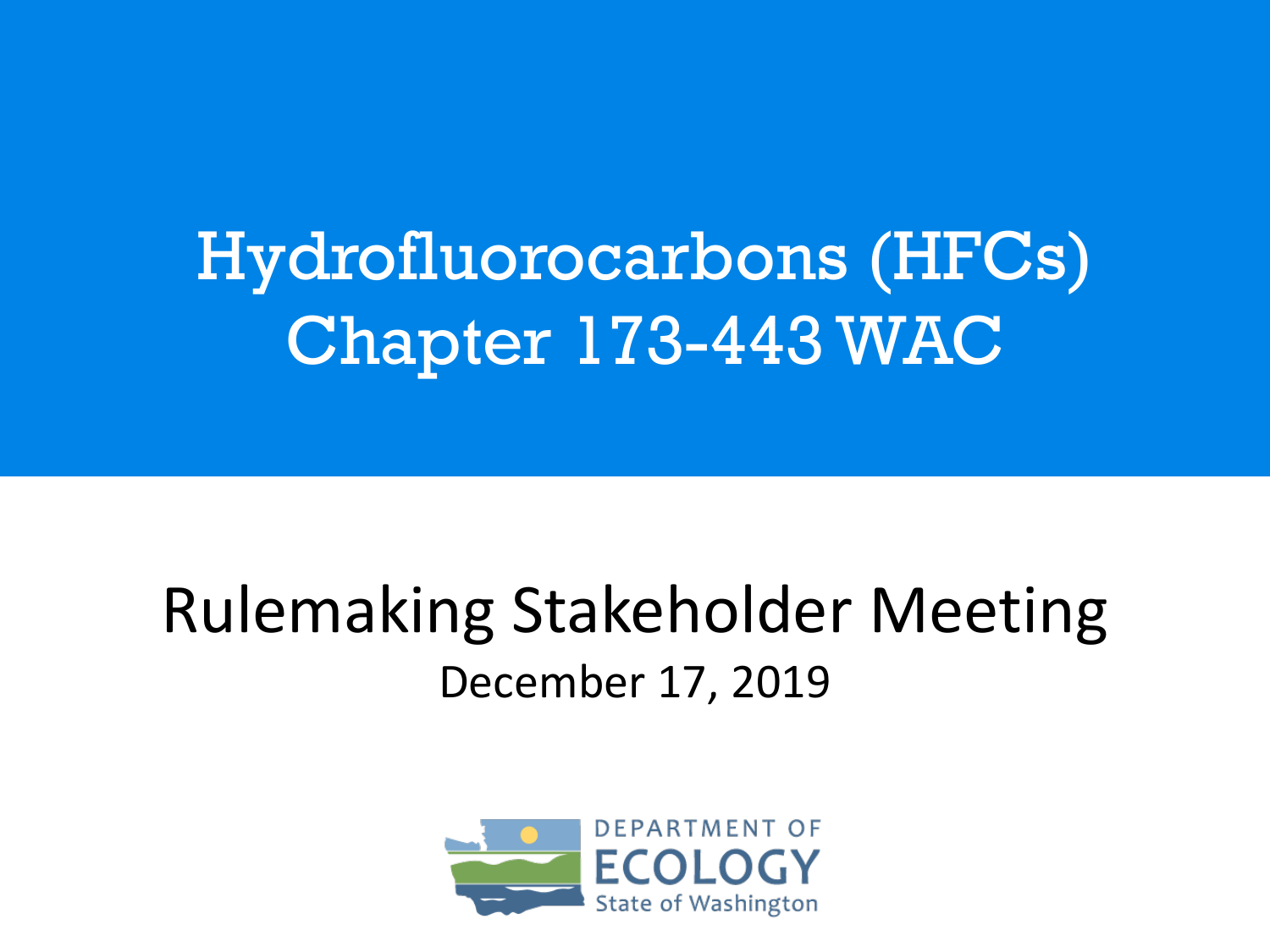## WA Hydrofluorocarbon Law

### **RCW 70.235.080, et al.**

- HFC restriction dates set in law
- Initial notification by Dec 31, 2019
- Status update notification within 120 days of an applicable restriction date
- Product labeling

#### **More information:**

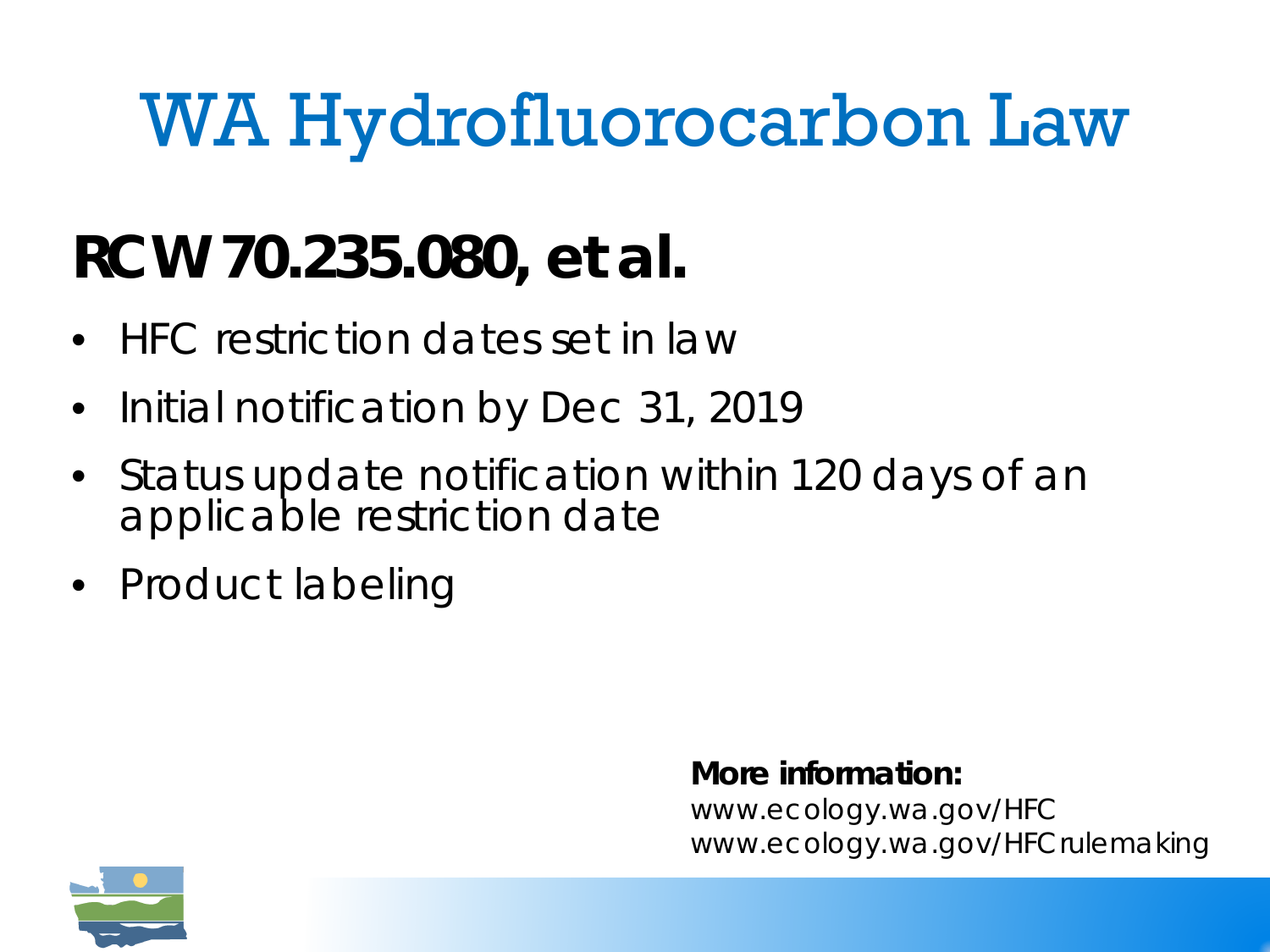### Agenda

- Welcome & logistics
- Rulemaking economic analyses overview
	- What to expect during process
	- Questions to consider
- Labeling strategies
	- Review proposed labeling strategies
- Next steps

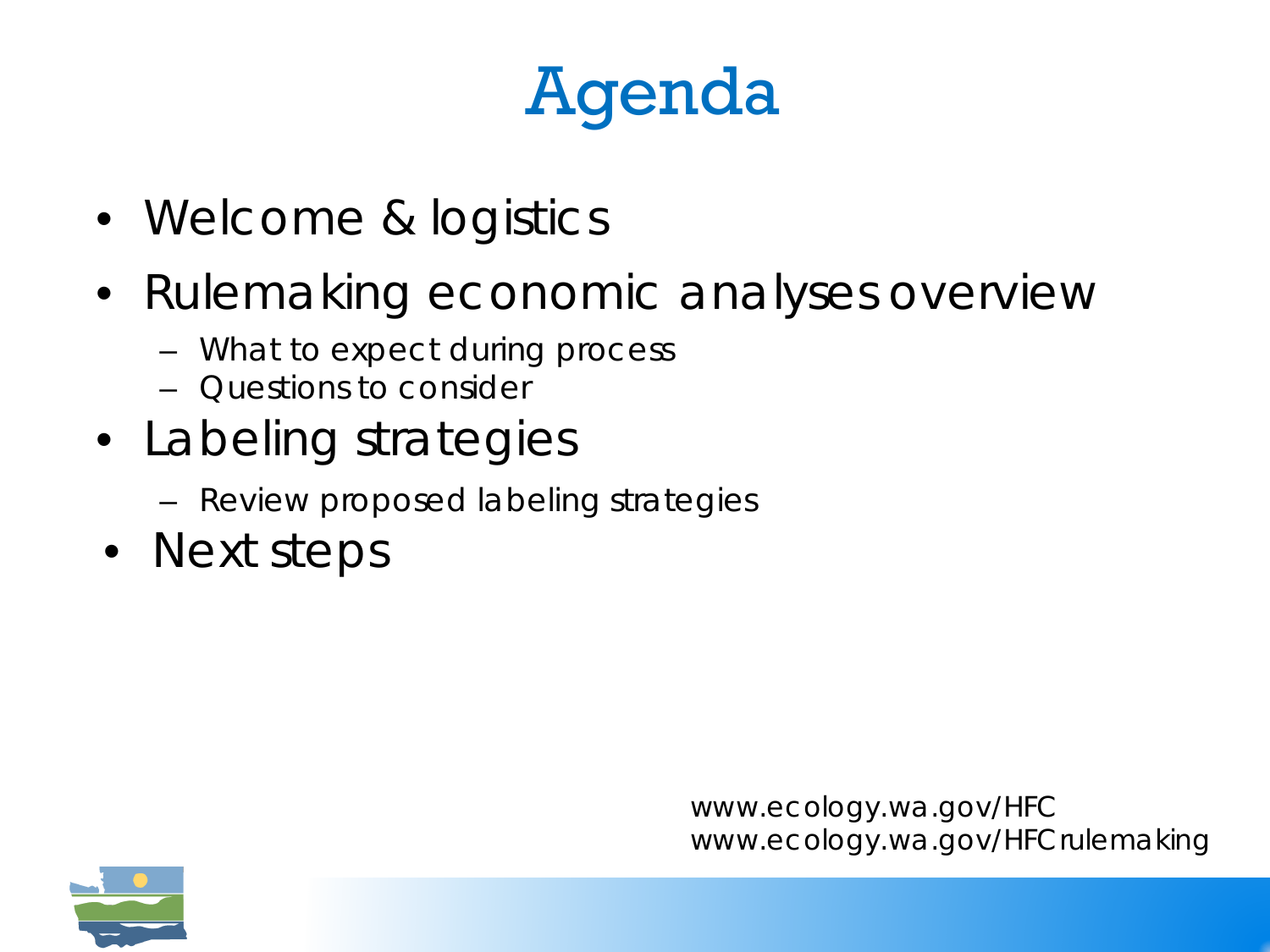# **Economic Analysis** at Ecology

Sam Wilson, Regulatory Analyst Ecology Governmental Relations sam.wilson@ecy.wa.gov | (360) 407-7476

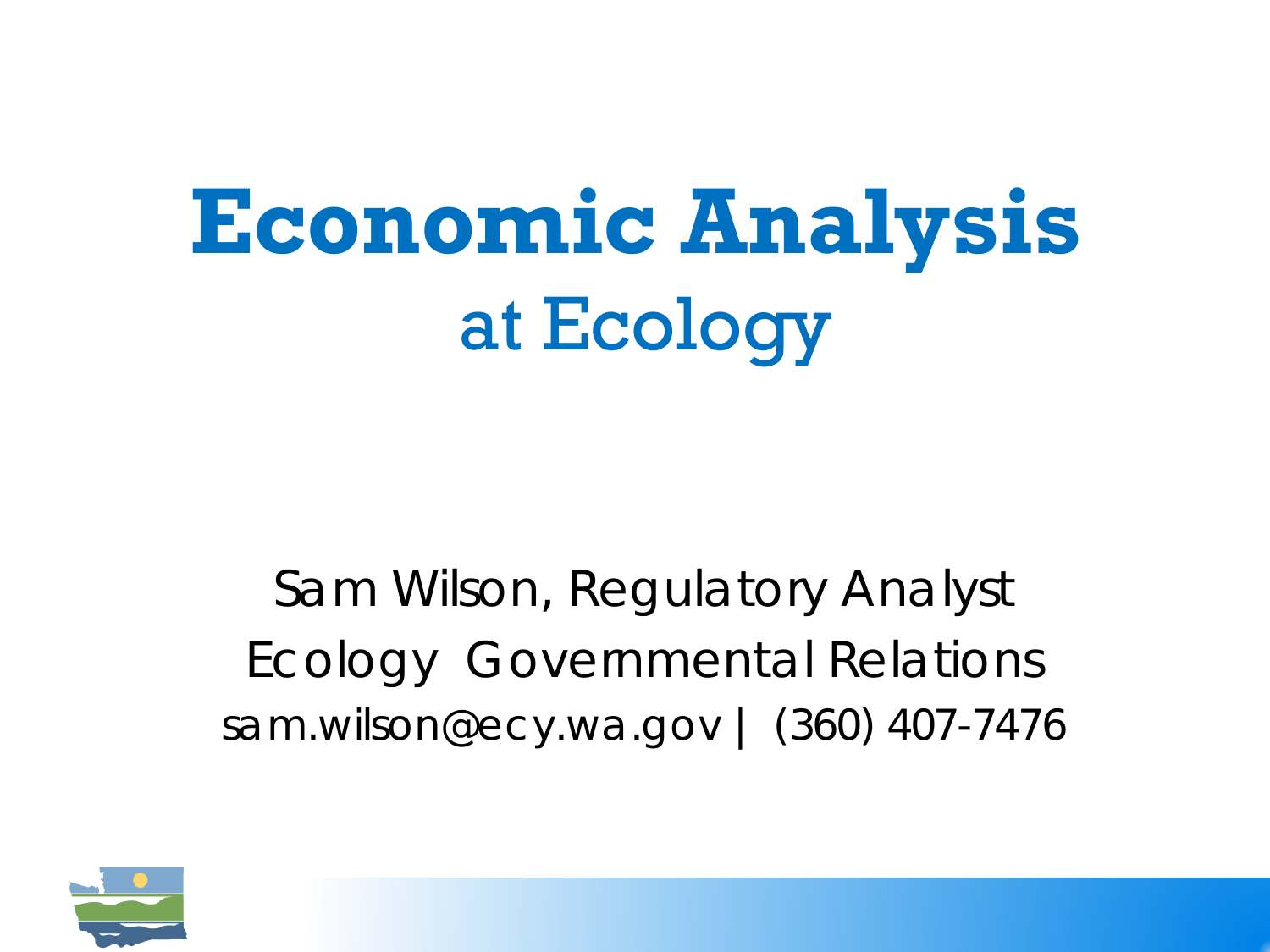### **Overview**

- **Our economic analyses support:**
	- Rules
	- General permits
	- Legislative reports and requests, Chemical Action Plans, etc.
- **Our economic analyses rely on:**
	- Real world quantitative data
	- Qualitative information
	- Comprehensive regional economic models
	- Rigorous methods
- **Economics analyses are conducted independently**

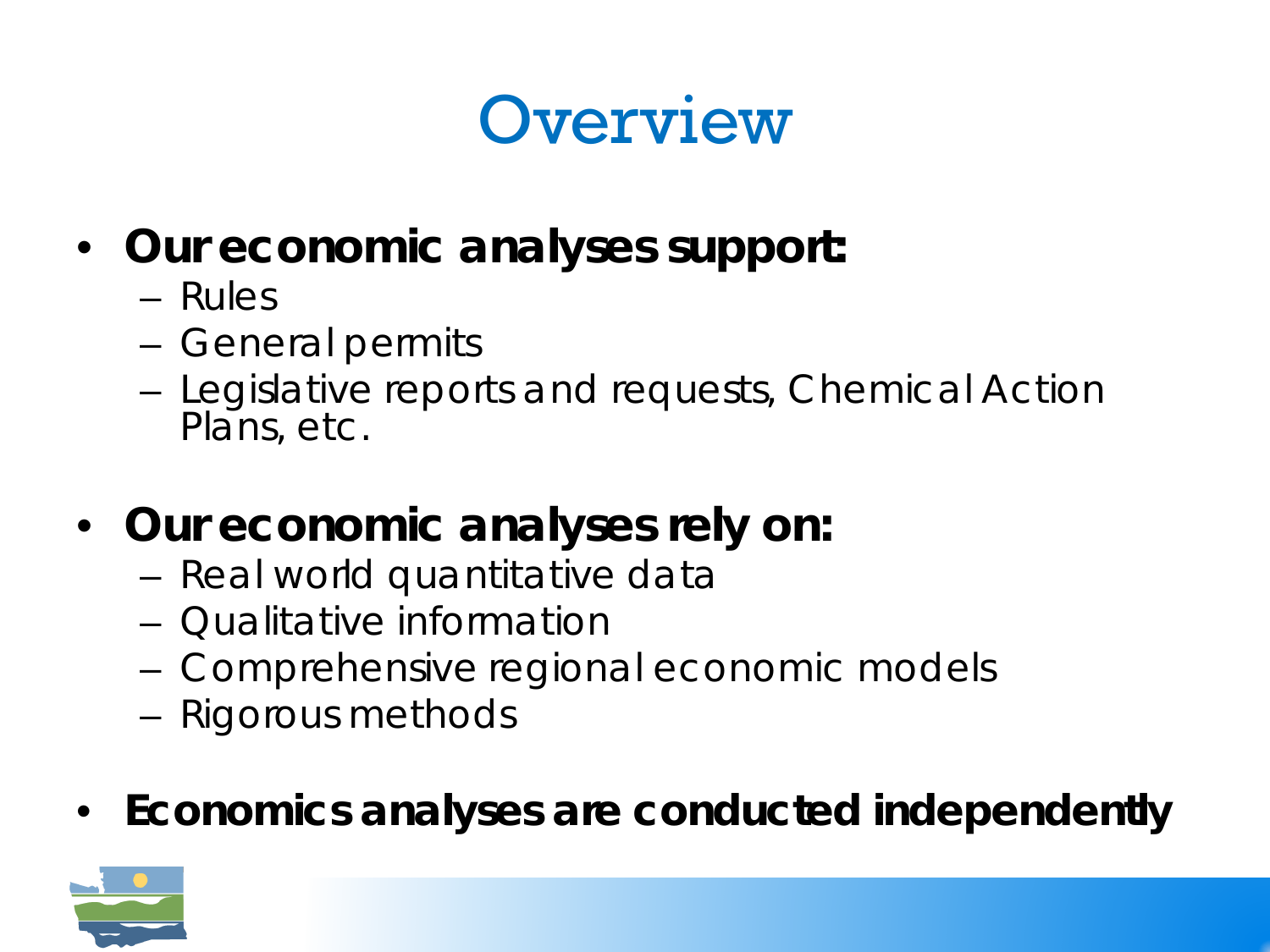### Economic analyses during rulemaking



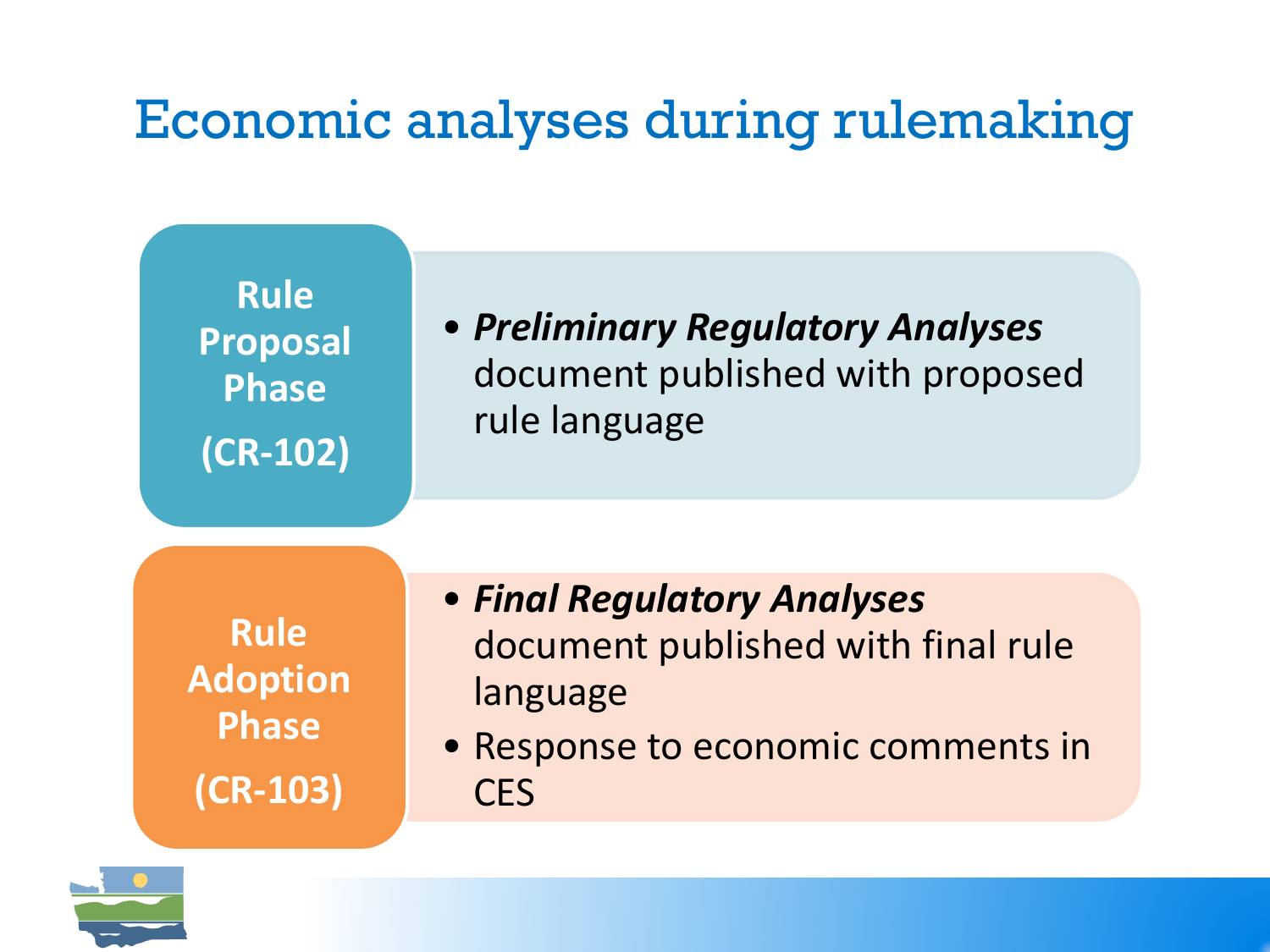### How can you contribute?

- We regularly work with stakeholders to:
	- **Gather data**
		- Baseline operating costs
		- Anticipated costs or benefits related to the change
		- Potential qualitative impacts
	- **Check assumptions**
	- **Truth our modeling structure**

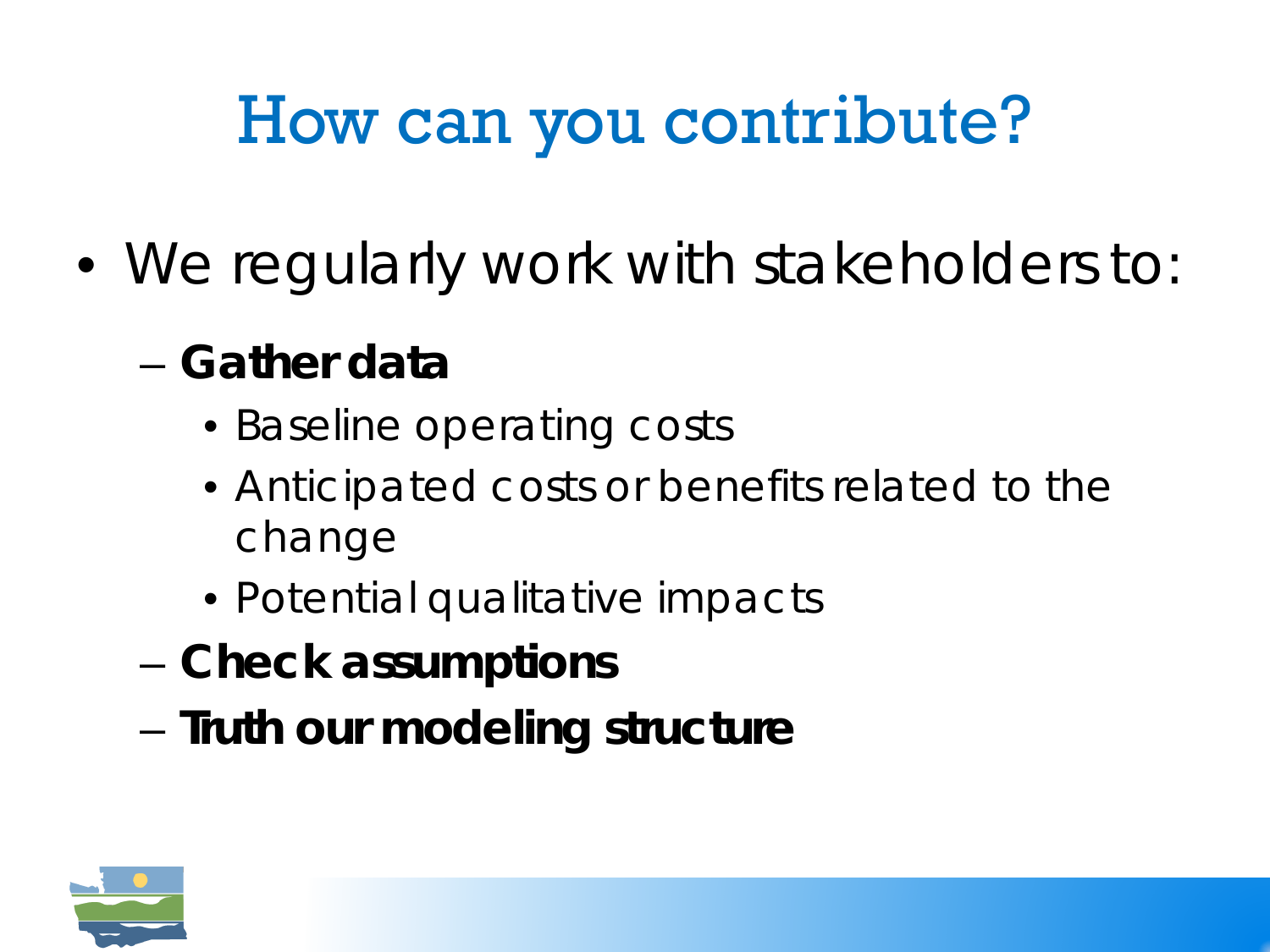### A few key questions to consider

- How would the rule changes affect you?
- What specific costs or benefits do you expect as a result of the changes?
- In what ways could we achieve the goals of the changes while mitigating costs to you?

See "Economic questions" handout for more info

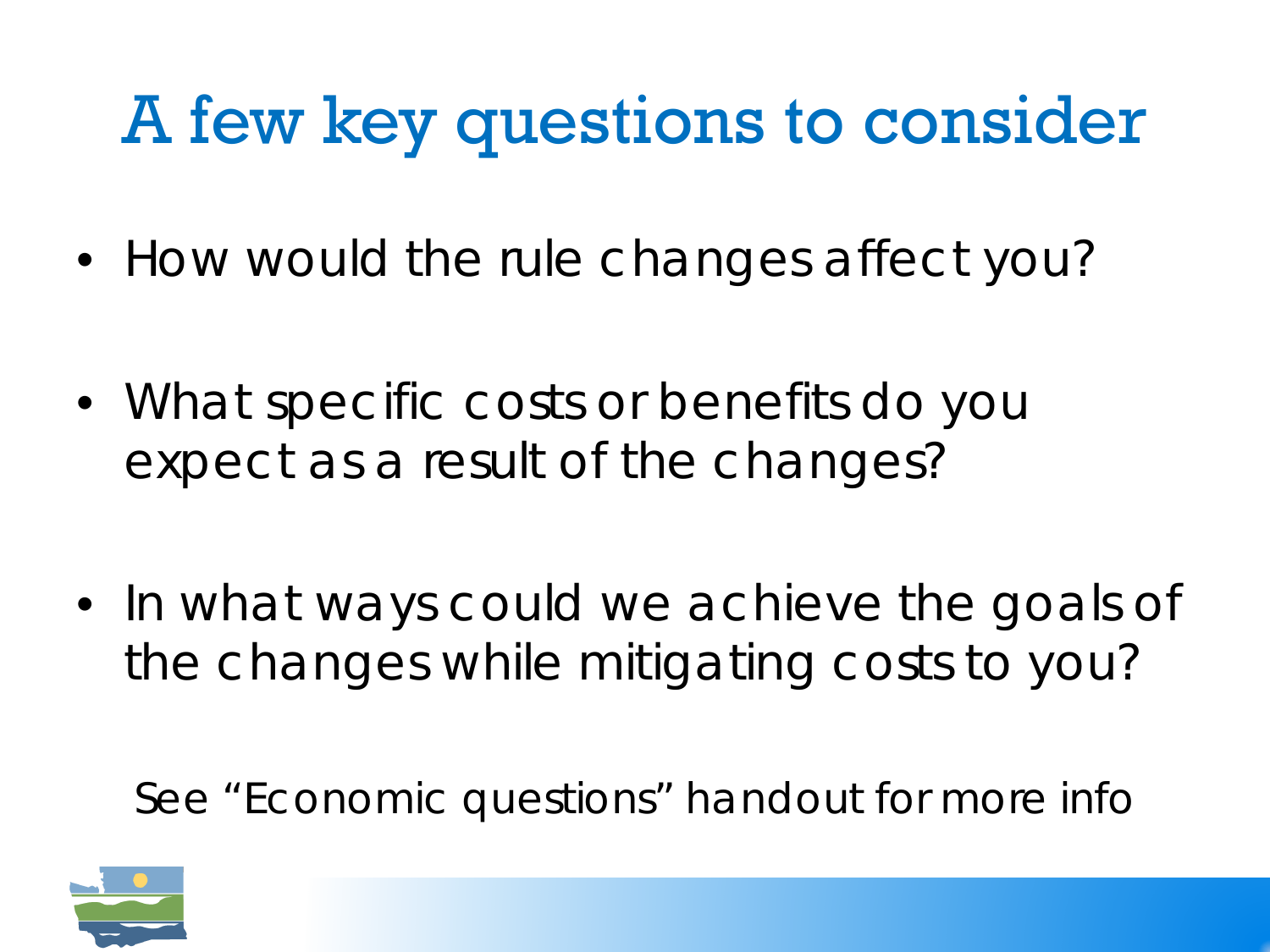# Thank you

### Sam Wilson

### Regulatory Analyst | Governmental Relations Washington State Department of Ecology 360.407.7476 | sam.wilson@ecy.wa.gov

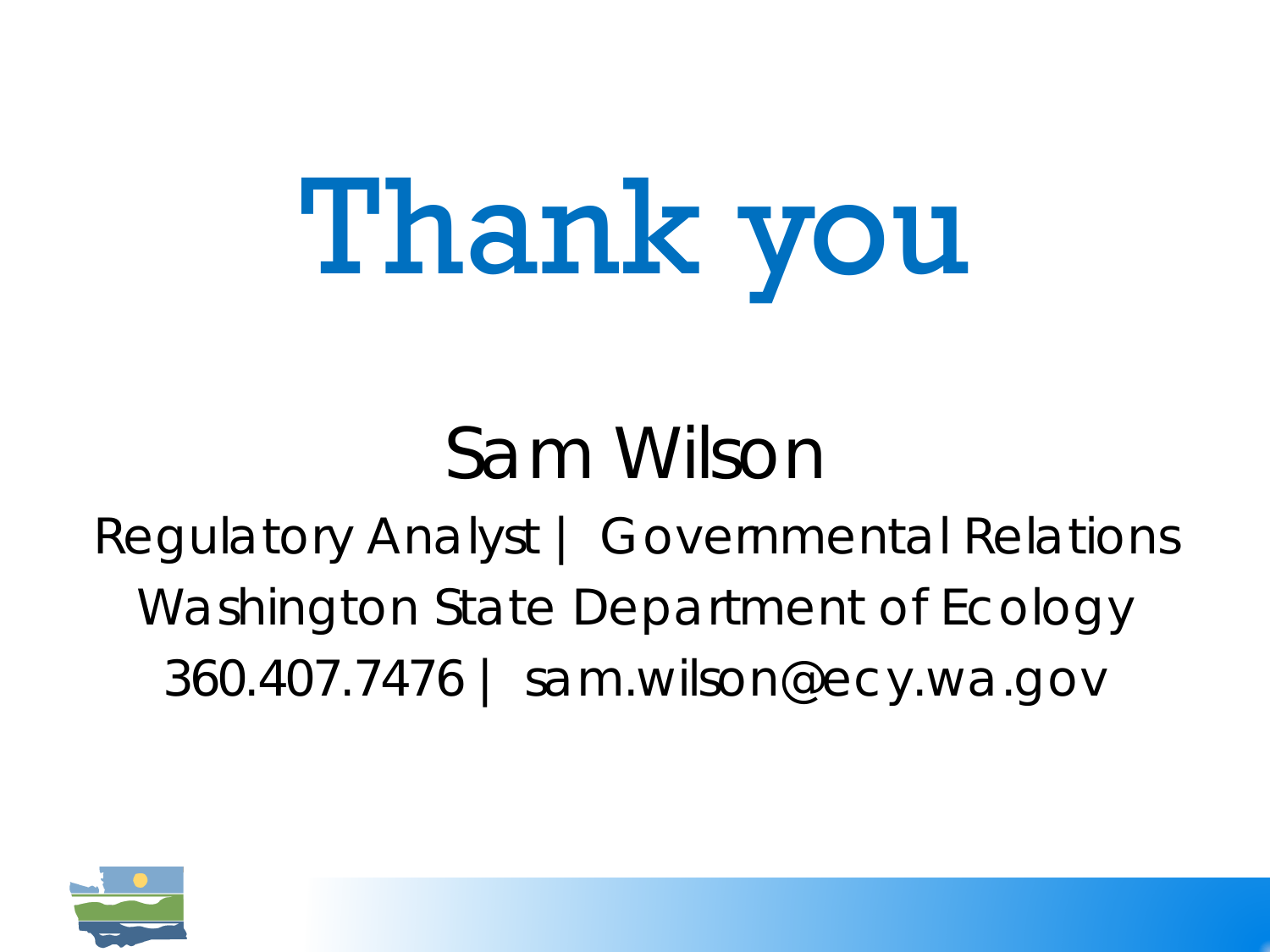### Labeling Strategies

Aerosol Propellants: 1:45 p.m. – 2:20 p.m.

Foams: 2:30 p.m. – 3:30 p.m.

A/C, Refrigeration: 3:30 p.m. – 4:20 p.m.

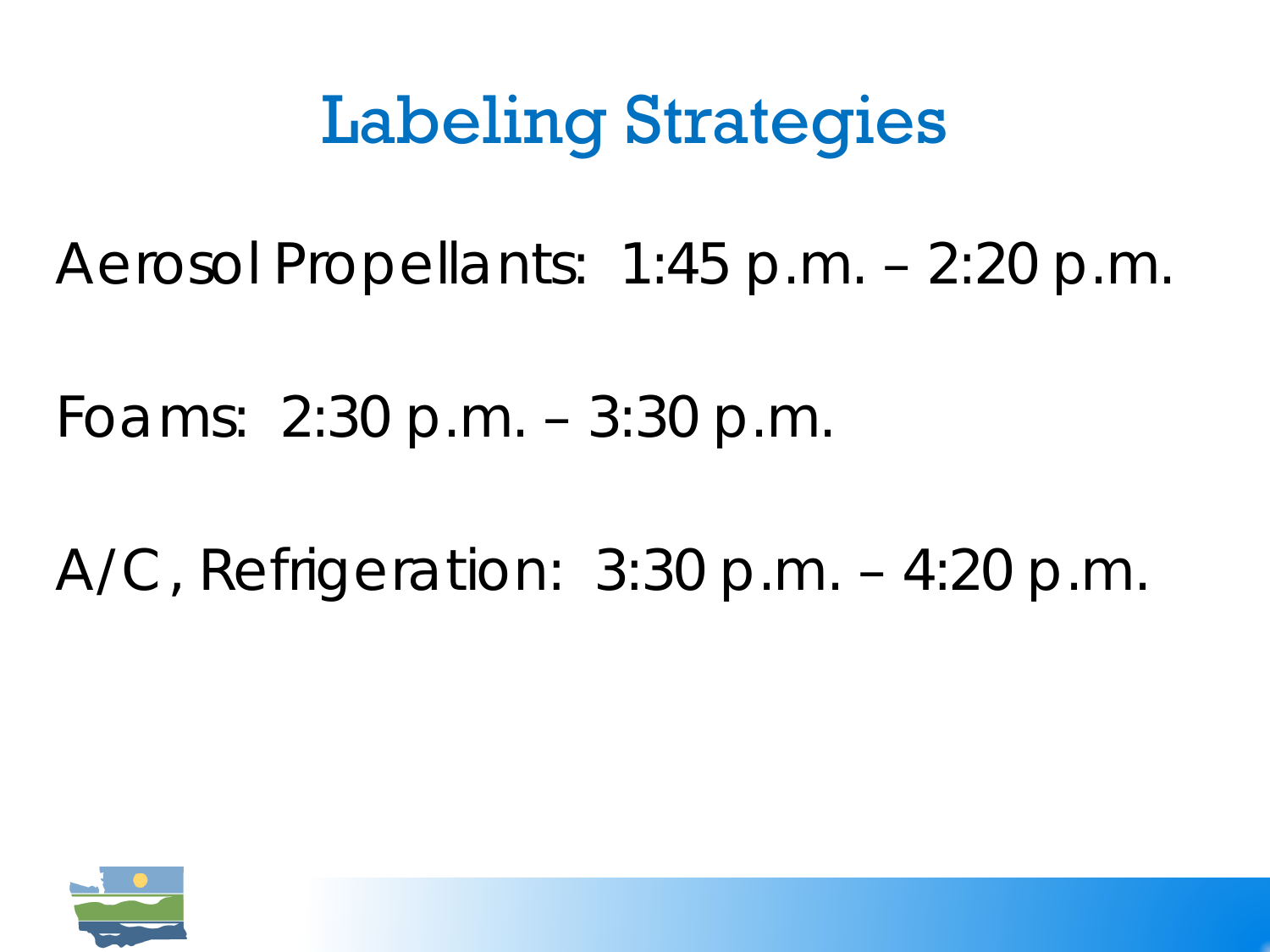### Aerosol Propellants

| <b>Consumer</b><br>products                                                                  | $\mathbf{1}$<br>2)<br>3)<br>4) | Substitute listed on product label, or,<br>Substitute listed on box or packaging label, or,<br>An on-product symbol plus online substitute<br>disclosure, or,<br>An on-box or on-packaging symbol plus online<br>substitute disclosure. |
|----------------------------------------------------------------------------------------------|--------------------------------|-----------------------------------------------------------------------------------------------------------------------------------------------------------------------------------------------------------------------------------------|
| <b>Other products</b><br>(with<br>demonstrable<br>regulatory label<br>format<br>limitations) | 1)<br>2)                       | Any of the options above (1-4), or,<br>A product insert (SDS or paper disclosure) and online<br>disclosure.                                                                                                                             |

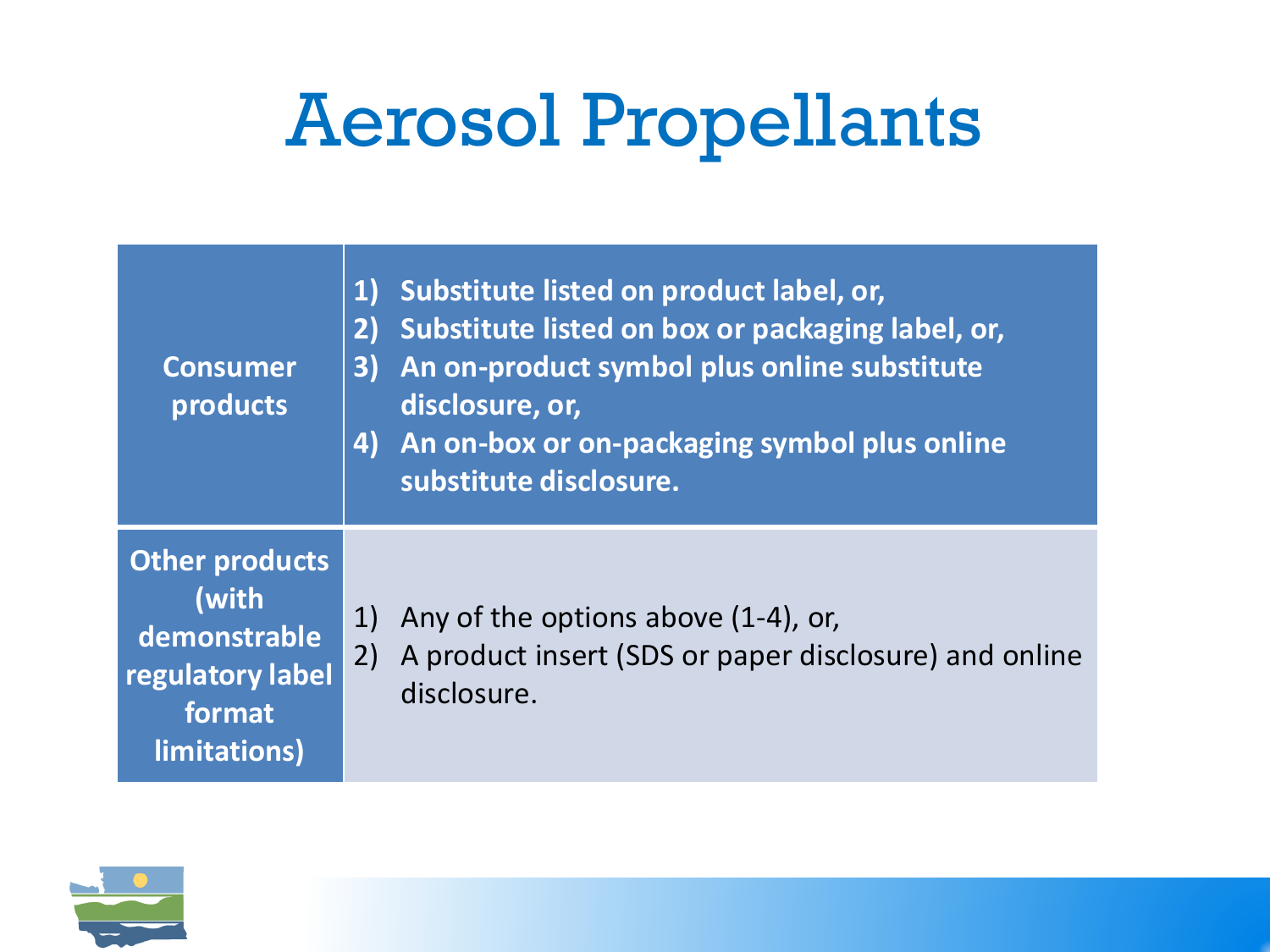### Foams

|                                             | <b>Labeling and Disclosure Requirement(s)</b>                                                                                                                                                                                                                                                                                                                                                                                    |  |  |
|---------------------------------------------|----------------------------------------------------------------------------------------------------------------------------------------------------------------------------------------------------------------------------------------------------------------------------------------------------------------------------------------------------------------------------------------------------------------------------------|--|--|
| <b>Flexible polyurethane</b>                | For manufacturer end-use products:<br>Substitute disclosed on unit label and/or any of the consumer product<br>options below.<br>For consumer end-user products:<br>Substitute listed on product label, or,<br>1)<br>2)<br>Substitute listed on box or packaging label, or,<br>3)<br>An on-product symbol plus online substitute disclosure, or,<br>4)<br>An on-box or on-packaging symbol plus online substitute<br>disclosure. |  |  |
| <b>Rigid polyurethane: Marine Flotation</b> |                                                                                                                                                                                                                                                                                                                                                                                                                                  |  |  |
| <b>Polystyrene extruded sheet</b>           | Substitute disclosed on unit label, or, in lieu of or in addition to unit                                                                                                                                                                                                                                                                                                                                                        |  |  |
| Integral skin polyurethane                  | labels, either:<br>1)<br>Substitute listed on product label, or,<br>2)<br>Substitute listed on packaging label, or,                                                                                                                                                                                                                                                                                                              |  |  |
| Polyolefin                                  |                                                                                                                                                                                                                                                                                                                                                                                                                                  |  |  |
| Polystyrene extruded boardstock and billet  | 3)<br>An on-product symbol plus online substitute disclosure, or,<br>4)<br>On-packaging symbol plus online substitute disclosure.                                                                                                                                                                                                                                                                                                |  |  |
| <b>Rigid polyurethane: Sandwich Panels</b>  |                                                                                                                                                                                                                                                                                                                                                                                                                                  |  |  |
| <b>Phenolic insulation board</b>            |                                                                                                                                                                                                                                                                                                                                                                                                                                  |  |  |
| <b>Bunstock</b>                             |                                                                                                                                                                                                                                                                                                                                                                                                                                  |  |  |
| <b>Rigid polyurethane: Spray</b>            | Substitute disclosed on<br>A label on the canister or cylinders, or,<br>1)<br>2)<br>On a box or packaging label, or,<br>3)<br>On an on-box or on-packaging symbol plus online substitute<br>disclosure.                                                                                                                                                                                                                          |  |  |

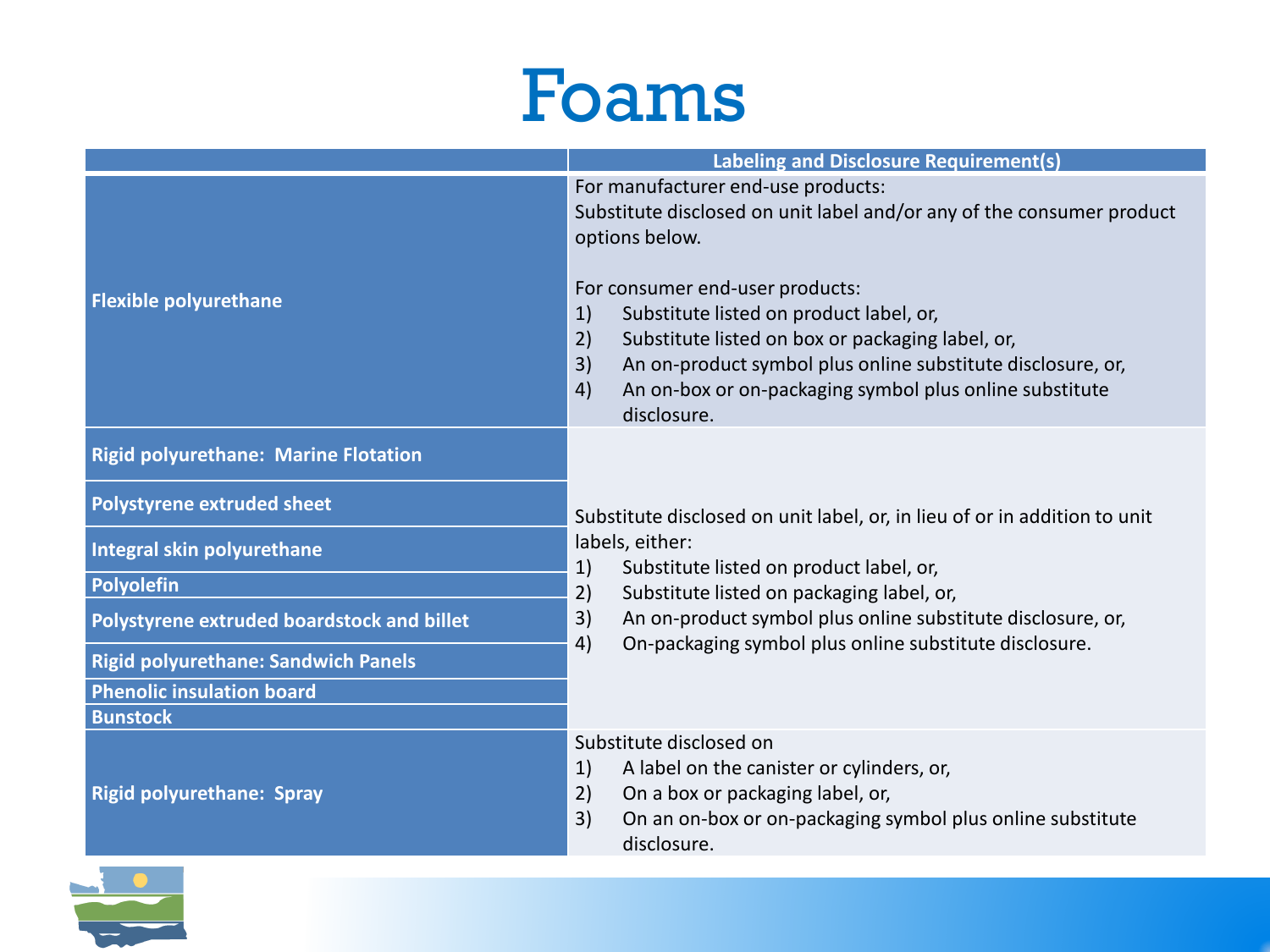### Chillers, Refrigeration, and Foam

| <b>Refrigerator Equipment Foam</b>                                                                                                   |                | <b>Labeling and Disclosure Requirement(s)</b>                                                |                                                                           |  |  |  |  |
|--------------------------------------------------------------------------------------------------------------------------------------|----------------|----------------------------------------------------------------------------------------------|---------------------------------------------------------------------------|--|--|--|--|
| <b>Rigid polyurethane: Appliances</b>                                                                                                |                | Unit label                                                                                   |                                                                           |  |  |  |  |
| <b>Rigid polyurethane: Commercial</b>                                                                                                |                | In addition, see refrigeration requirements related to                                       |                                                                           |  |  |  |  |
| Refrigeration                                                                                                                        |                | disclosure of foam to end users of refrigeration products.                                   |                                                                           |  |  |  |  |
|                                                                                                                                      |                |                                                                                              |                                                                           |  |  |  |  |
| <b>Air Conditioning and Refrigeration</b>                                                                                            |                |                                                                                              |                                                                           |  |  |  |  |
|                                                                                                                                      | Refrigerant(s) |                                                                                              | Foam Installed or Blown in Product at<br>Manufacturer                     |  |  |  |  |
| <b>Built-in residential consumer refrigeration</b><br>products                                                                       |                | Applicable substitute listed on<br>safety label (UL or equivalent)                           | Substitute disclosed:                                                     |  |  |  |  |
| <b>Compact residential consumer refrigeration</b><br>products                                                                        |                |                                                                                              | On UL Label, or,<br>1)<br>On dedicated label, or,<br>2)                   |  |  |  |  |
| <b>Residential consumer refrigeration products</b><br>other than compact and built-in residential<br>consumer refrigeration products | on product.    |                                                                                              | 3)<br>In owner's manual.                                                  |  |  |  |  |
| <b>Vending machines</b>                                                                                                              |                |                                                                                              |                                                                           |  |  |  |  |
| <b>Stand-alone units</b>                                                                                                             |                |                                                                                              | Substitute disclosed:                                                     |  |  |  |  |
| <b>Centrifugal chillers</b>                                                                                                          |                | 1) Applicable substitute(s)<br>listed on safety label (UL or<br>equivalent) on refrigeration | On dedicated label, or,<br>1)                                             |  |  |  |  |
| <b>Positive displacement chillers</b>                                                                                                |                |                                                                                              | 2)<br>In owner's manual, or,                                              |  |  |  |  |
| <b>Refrigerated food processing and dispensing</b><br>equipment                                                                      |                |                                                                                              | 3)<br>Through an on-equipment symbol<br>(approved by Ecology) plus online |  |  |  |  |
| <b>Remote condensing units</b>                                                                                                       |                | equipment, or,<br>2) On dedicated label.                                                     | substitute disclosure.                                                    |  |  |  |  |
| <b>Supermarket systems</b>                                                                                                           |                |                                                                                              |                                                                           |  |  |  |  |



**Cold storage warehouses**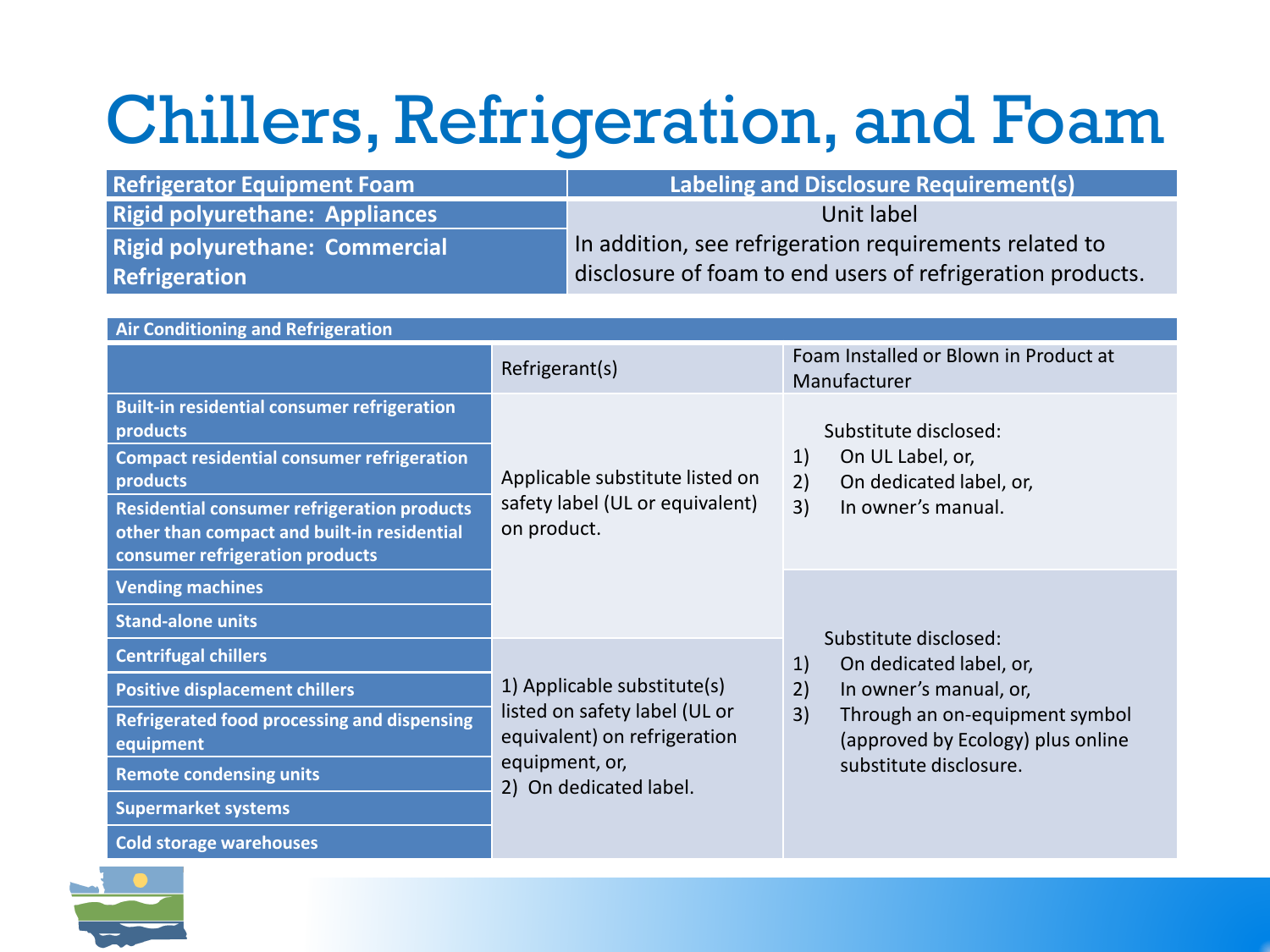### Next Steps

- **Dec 31, 2019** initial notifications due
- **January 28, 2019** stakeholder meeting
- **Jan. – Feb. 2020** post names of manufacturers who submit initial notification on HFC website
- **Jan. – March 2020** draft rule language
- **March – April 2020** begin economic analysis outreach

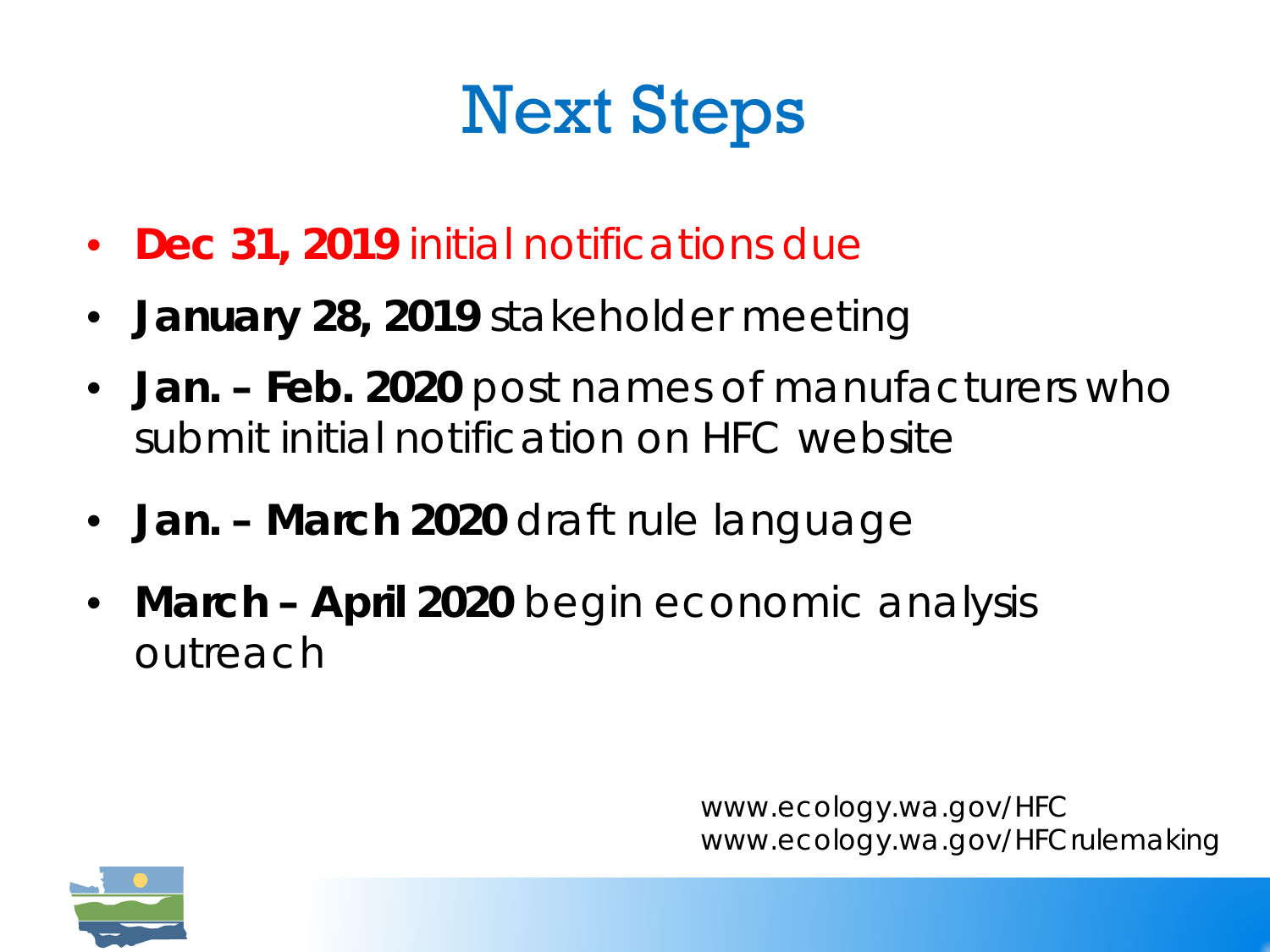### Rulemaking Timeline

|                   | Nov. 2019 - March 2020   Hold stakeholder meetings                                                                                                                   |  |  |  |
|-------------------|----------------------------------------------------------------------------------------------------------------------------------------------------------------------|--|--|--|
| Jan. – March 2020 | Draft rule language                                                                                                                                                  |  |  |  |
| April – June 2020 | Prepare rule proposal materials<br><b>Regulatory Analyses</b><br>State Environmental Policy Act (SEPA) checklist<br>$\bullet$<br>Proposed rule language<br>$\bullet$ |  |  |  |
| <b>June 2020</b>  | Propose rule, open public comment period                                                                                                                             |  |  |  |
| <b>July 2020</b>  | Public hearing, close public comment<br>period                                                                                                                       |  |  |  |
| Oct. – Nov. 2020  | Adopt rule                                                                                                                                                           |  |  |  |
| Nov. – Dec. 2020  | Rule effective (31 days after adoption)                                                                                                                              |  |  |  |